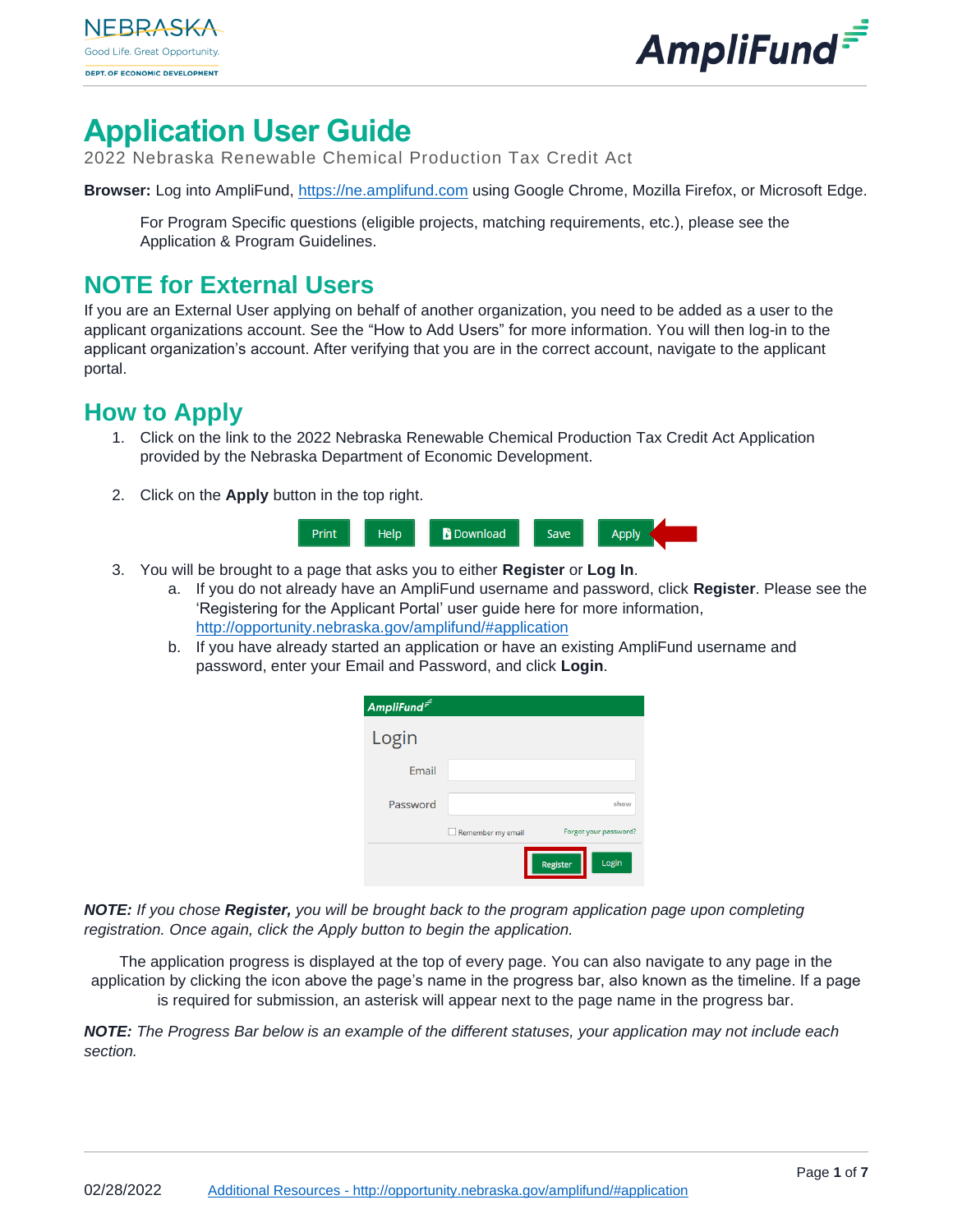





## **2022 Nebraska Renewable Chemical Production Tax Credit Act**

## **Application Progress Bar (Timeline)**



## **Project Information Section**

## **Application Information**

4. In the **Application Information** section, enter in your Application Name and Award/Contribution Amounts for the expected project.

| <b>Test Application</b> | <b>Project Name</b>                                                                                  |
|-------------------------|------------------------------------------------------------------------------------------------------|
|                         |                                                                                                      |
| \$1,500,000.00          | <b>Grant Funds</b>                                                                                   |
| \$1,500,000.00          |                                                                                                      |
|                         | <b>Application Information</b><br>How much are you requesting from the funder?<br>Total Award Budget |

#### **Requirements**

**Award Requested (Grant Funds) Minimum and Maximum:** An eligible business may be certified for up to \$1.5 million dollars in tax credits per year for up to two years.

### **Primary Contact Information**

The fields in the **Primary Contact Information** section will auto-fill with the details provided from when you registered. If the Primary Contact person is someone other than yourself, complete the correct Name and details in the required fields (replacing your information with the appropriate contact).

*NOTE: The Primary Contact Information is the Primary Contact for the Applicant Organization for this application.* 

\*Fields marked with an asterisk are required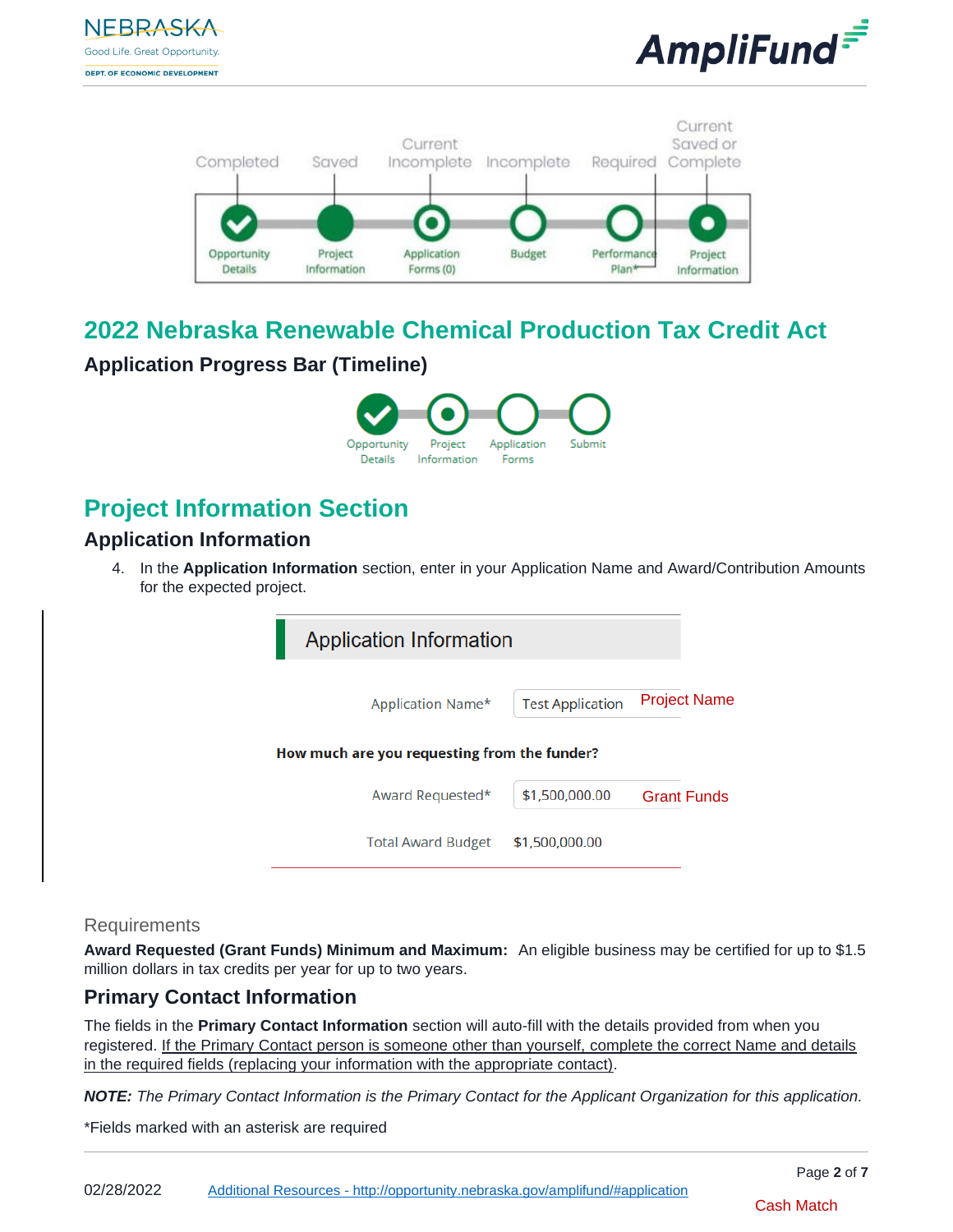

- 5. Enter the first and last name of the Primary Contact person in the **Name** field.
- 6. Enter the email address of the Primary Contact person in the **Email Address** field.
- 7. Enter the number and street name in the **Address Line 1** field.
- 8. Populate the **City, State/Province** and **Postal Code** fields accordingly.
- 9. Enter the **Phone Number** of the Primary Contact.
- 10. Once all required fields are populated, please click **Mark as Complete**.

| √ Mark as Complete | Save & Continue |
|--------------------|-----------------|
|                    |                 |

- *NOTE: In order to successfully submit an application, all sections must be marked as Complete*
	- 11. To move onto the next part of the application, click **Save and Continue**.

| √ Mark as Complete<br>Save         | Save & Continue   |
|------------------------------------|-------------------|
| <b>Primary Contact Information</b> |                   |
| Name*                              | John Doe          |
| Email Address*                     | john.doe@test.com |
| Address Line 1*                    | 123 Main St       |
| Address Line 2                     |                   |
| City*                              | Lincoln           |
| State/Province*                    | <b>NE</b>         |
| Postal Code*                       | 68505             |
| Phone Number                       | 4021234567        |

## **Application Forms Section**

12. To navigate to the Forms section, click on the **Application Forms** timeline icon at the top.



| Forms                                                                                                                                                                             |            |       | <b>Download</b><br>Help | Save & Continue    |
|-----------------------------------------------------------------------------------------------------------------------------------------------------------------------------------|------------|-------|-------------------------|--------------------|
|                                                                                                                                                                                   |            |       |                         |                    |
| Name                                                                                                                                                                              | Status     | Print |                         |                    |
| Part 01: Applicant, Contact and Preparer Information                                                                                                                              | New        | ₿     |                         |                    |
| Part 2: Project Description                                                                                                                                                       | <b>New</b> | e     |                         |                    |
| $\overline{R}$ ( $R$ ) $\overline{R}$ ( $R$ ) $\overline{R}$ ( $\overline{R}$ ) $\overline{R}$ ( $\overline{R}$ ) $\overline{R}$ ( $\overline{R}$ ) $\overline{R}$ (tems per page |            |       |                         | $1 - 2$ of 2 items |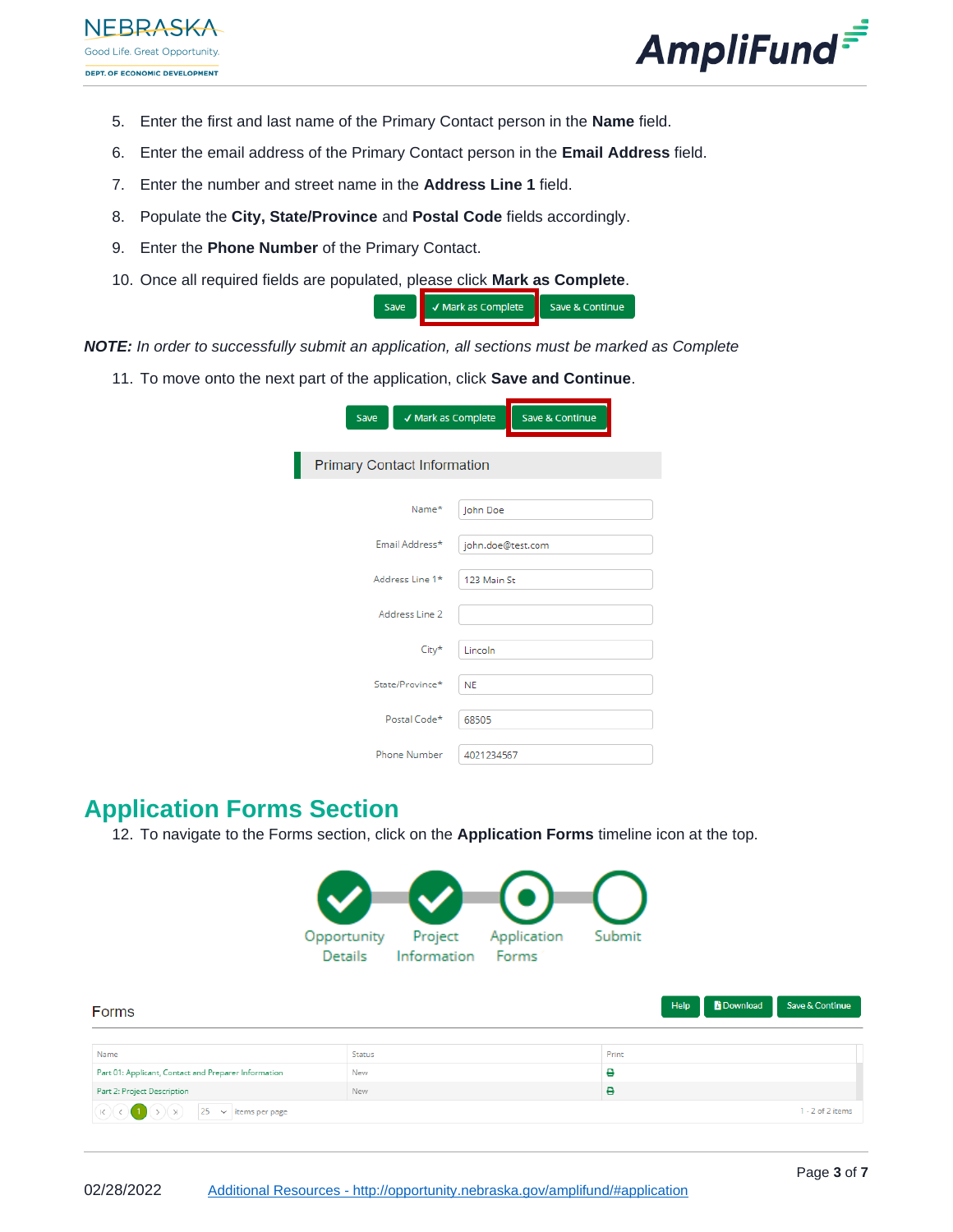



## **Filling Out Forms**

- Each form needs to be clicked on, filled in per the instructions supplied on the respective form, and then **Marked as Complete** when finished.
- If you have partially completed an Application Form and wish to save changes and return later, please click the **Save** button on the bottom of the form you are working on.
- **Save & Continue** will move you onto the next section or form.



**The 'Status' column indicates the progress of each application form.** 

| Name     | Status      |
|----------|-------------|
| Part 01: | Complete    |
| Part 02: | In Progress |
| Part 03: | New         |
| Part 04: | New         |

- **New**: Application Form has not yet been clicked on. All forms will appear as 'New' the first time you access the application.
- **In Progress**: Application Form has been partially completed and Saved.
- **Complete**: All required fields have been entered on an Application Form, and the form has been Marked as Complete.

#### **Printing Forms**

Each form can be printed individually by clicking the 'Print' icon located in the same row of the form.

| Name                                                 | Status |  |
|------------------------------------------------------|--------|--|
| Part 01: Applicant, Contact and Preparer Information | New    |  |

**NOTE***: Applicants will have the ability to print a completed version of the application in its entirety before and after final submission.*

**13. Each Application Form must be** *"Marked as Complete"* **in order to successfully submit an application.**

#### **Eligible to Submit Application:**

*NOTE: The forms in the picture below may not match those in your application.*

| Forms $\checkmark$                                                                                                                                                                                                                                                                                                                   |          | <b>b</b> Download<br>Save & Continue<br>Help |
|--------------------------------------------------------------------------------------------------------------------------------------------------------------------------------------------------------------------------------------------------------------------------------------------------------------------------------------|----------|----------------------------------------------|
|                                                                                                                                                                                                                                                                                                                                      |          |                                              |
| Name                                                                                                                                                                                                                                                                                                                                 | Status   | Print                                        |
| Part 01:                                                                                                                                                                                                                                                                                                                             | Complete | θ                                            |
| Part 02:                                                                                                                                                                                                                                                                                                                             | Complete | θ                                            |
| Part 03:                                                                                                                                                                                                                                                                                                                             | Complete | $\ddot{ }$                                   |
| Part 04:                                                                                                                                                                                                                                                                                                                             | Complete | e                                            |
| $\overline{R}$ ( $\overline{R}$ ) ( $\overline{R}$ ) ( $\overline{R}$ ) ( $\overline{R}$ ) ( $\overline{R}$ ) ( $\overline{R}$ ) ( $\overline{R}$ ) ( $\overline{R}$ ) ( $\overline{R}$ ) ( $\overline{R}$ ) ( $\overline{R}$ ) ( $\overline{R}$ ) ( $\overline{R}$ ) ( $\overline{R}$ ) ( $\overline{R}$ ) ( $\overline{R}$ ) ( $\$ |          | $1 - 4$ of $4$ items                         |

### **Not Eligible to Submit Application:**

*NOTE: The forms in the picture below may not match those in your application.*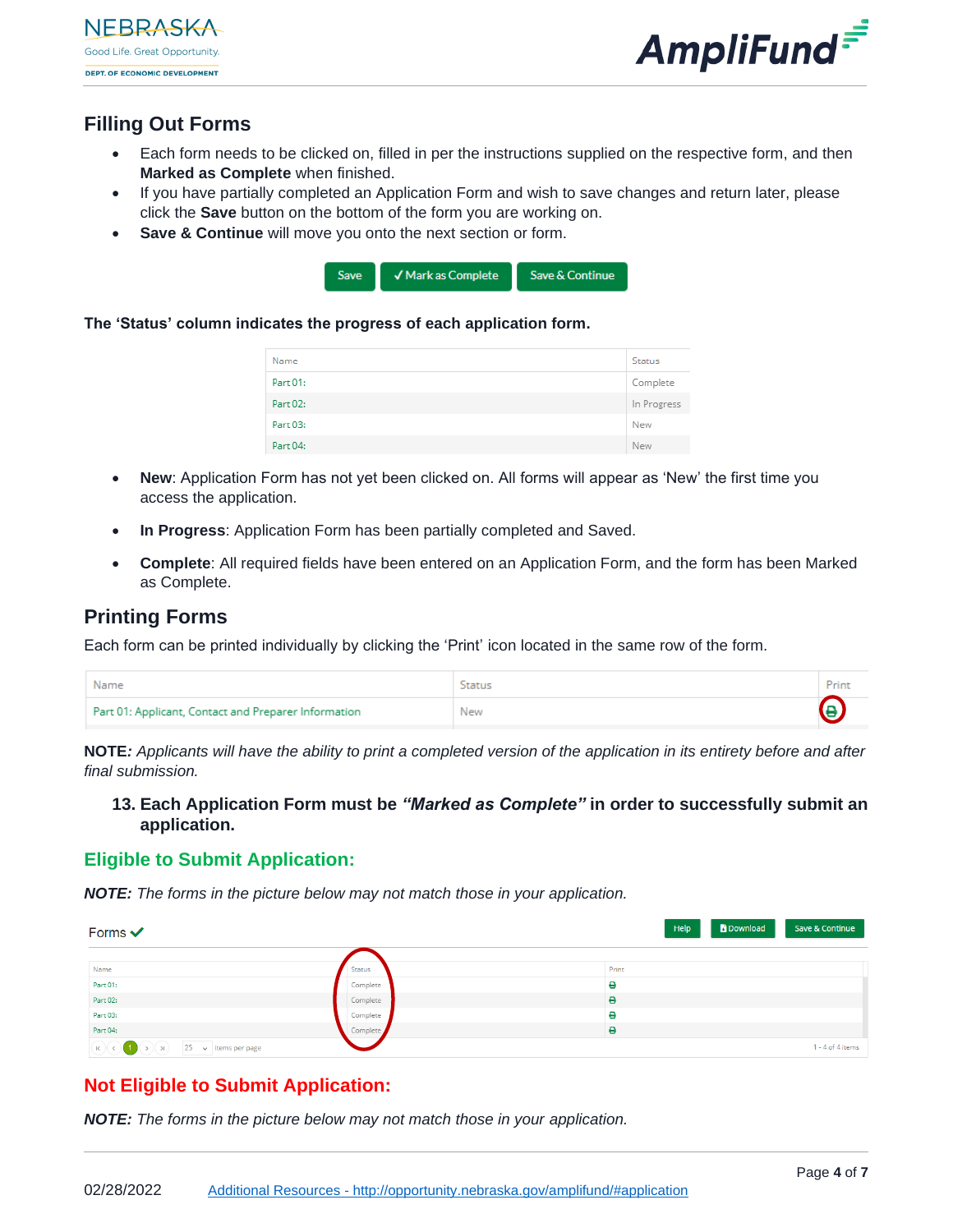



| Forms                                                                                           |             | <b>B</b> Download<br>Save & Continue<br>Help |
|-------------------------------------------------------------------------------------------------|-------------|----------------------------------------------|
| Name                                                                                            | Status      | Print                                        |
| Part 01:                                                                                        | Complete    | θ                                            |
| Part 02:                                                                                        | Complete    | ٠                                            |
| Part 03:                                                                                        | Complete    | θ                                            |
| Part 04:                                                                                        | In Progress | ٠                                            |
| $\boxed{(\mathsf{k}) \odot (\mathsf{k})}$ (b) $\boxed{25 \rightarrow \mathsf{items} }$ per page |             | $1 - 4$ of $4$ items                         |

## **Submitting your Application**

14. When you are ready to submit your application, click on the Submit button on the timeline.



From the Submit page, you will be able to:

- Download your completed application before or after submission.
- Jump to any of the application sections to review your answers by utilizing the timeline at the top of the page.
- Submit your application.

### **How to Download and Review your Application**

15. Click the green **Review** button to download a PDF of your completed application.



### **How to Submit Application**

- In order to Submit your application to the Nebraska Department of Economic Development, all sections and application forms must be **Marked as Complete**.
- You can verify that all sections and application forms have been **Marked as Complete** by referencing the timeline at the top of page and ensuring there is a check in each section.
	- o *NOTE: Whatever section you are in (like the 'Submit Section'), will have a circle, not a checkmark.*
- 16. When all sections have been **Marked as Complete**, submit your application by clicking on the green **Submit** button.



### **Eligible to Submit Application:**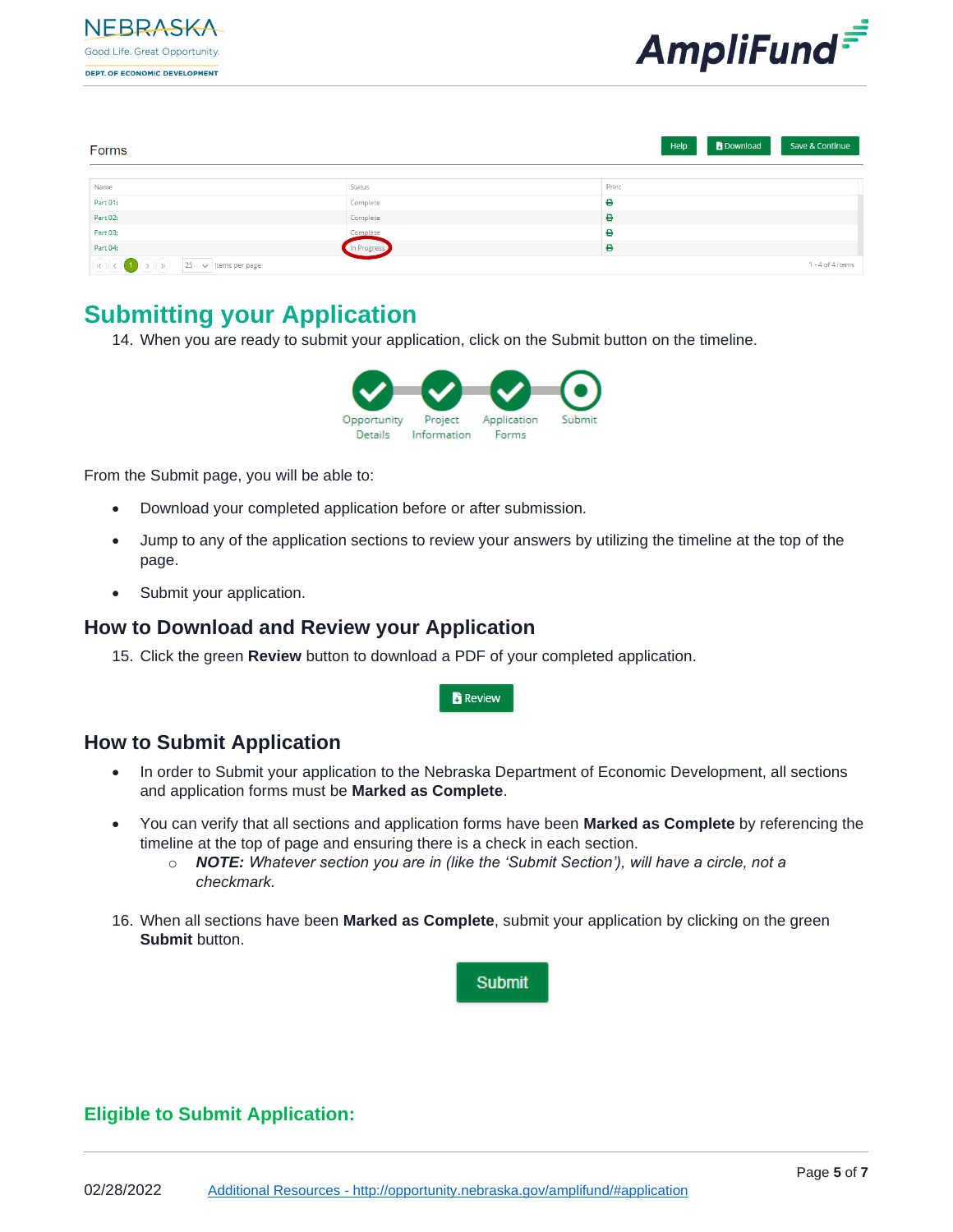





Submit

**Review** 

- 19. Once you have successfully submitted your application, a success message will appear on your screen and the Primary Contact Email Address (entered on the Project Information section) will receive an email notifying of the date and time of the submission, 'Application Submit Success Notification'.
	- a. The Application Preparer will receive the 'Application Status Change Notification' automated responses.
- 20. The Application Status (e.g. Submitted, Unsubmitted, Approved, Rejected) can be checked by the Application Preparer by logging into the Applicant Portal at [https://ne.amplifund.com.](https://ne.amplifund.com/)
- 21. Once submitted, no changes can be made to the application, but it can be accessed and viewed at any time by logging back into the Applicant Portal at [https://ne.amplifund.com.](https://ne.amplifund.com/)